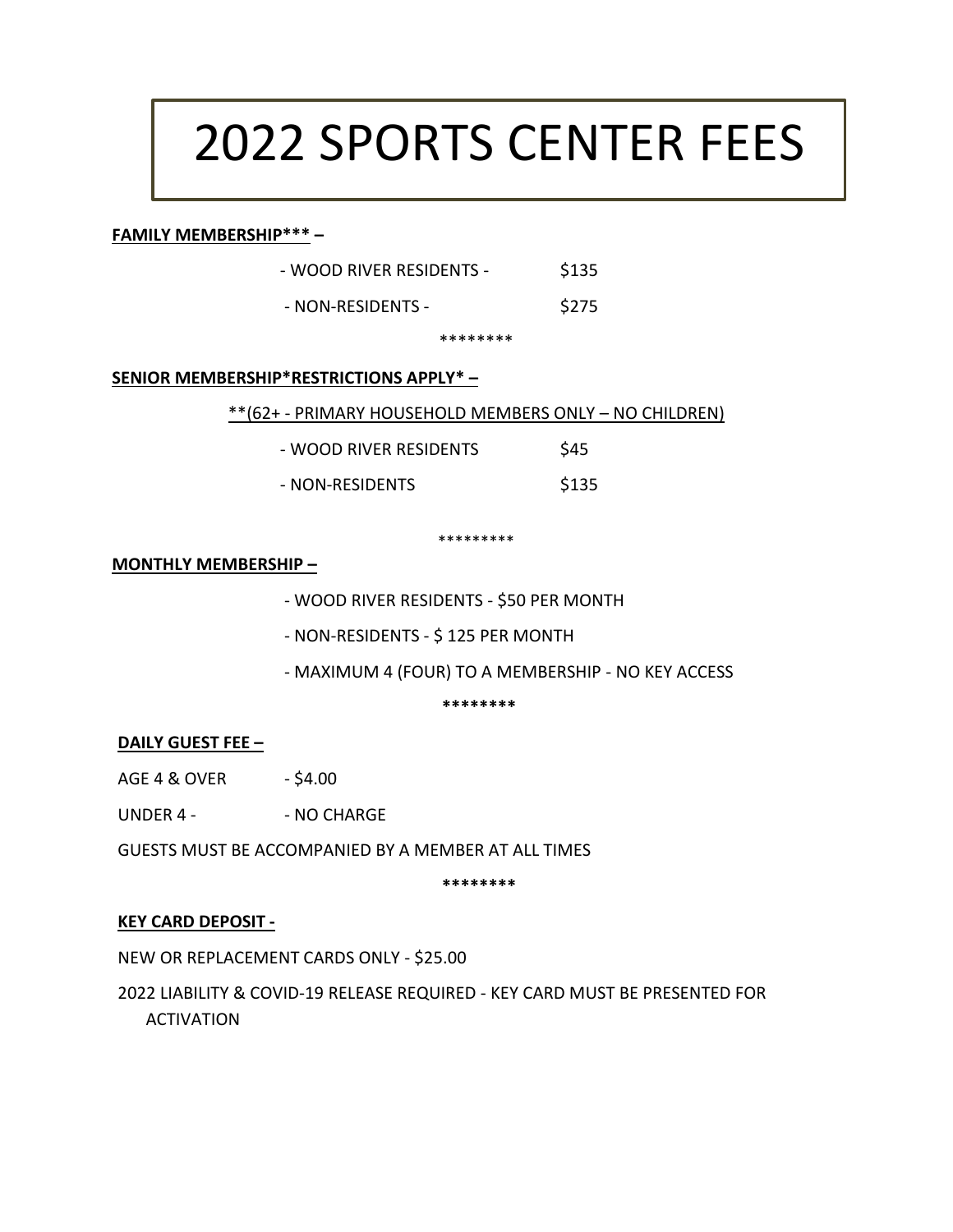### **POOL RULES & REGULATIONS\***

1. All children under the age of eight (8) MUST be accompanied and supervised at all times by a responsible adult (18 years and older) while at the Sports Center.

2. Anyone who cannot swim the width of the pool without assistance must be accompanied at all times by an adult in the water with them and remain within their arm's length.

3. Our lifeguards are at the pool to enforce regulations and provide safety. They are not babysitters!

4. The Sports Center is for all members and their guests to enjoy. Behavior that is disturbing to others or considered unsafe by the lifeguards and management will not be tolerated.

5. Any patron may be asked to leave the Sports Center if they fail to obey instructions from a lifeguard or as otherwise posted.

6. Repeated ejections may result in a forfeiture of membership privileges. In the case of guests, they may be denied access to the Sports Center.

7. Anyone who has an infectious or contagious condition or open sores will not be permitted to use the pool.

8. Floats and other pool toys are permitted provided they are not disruptive to other guest or distracting to lifeguards. Boats, surfboards and other large items are not permitted.

9. Specific rules for the diving board are posted at the diving area and must be followed by anyone using the board.

10. No food items are permitted on the pool deck area.

11. No glass containers of any sort are allowed in the Sports Center or the picnic and patio areas.

12. Alcohol is not permitted at the Sports Center

13. The Sports center is a tobacco free environment. Tobacco products of any type are not permitted; as well as all E-cigarette products.

#### **MANAGEMENT RESERVES THE RIGHT TO CLOSE THE POOL AT ANY TIME FOR WEATHER OR UNSAFE CONDITIONS.**

#### **MANAGEMENT RESERVES THE RIGHT TO ASK ANYONE WHOSE BEHAVIOR OR ATTIRE IS INAPPROPRIATE TO LEAVE THE SPORTS CENTER**

#### **THE SPORTS CENTER IS A HIGH ACTIVITY OUTDOOR AREA. MANAGEMENT IS NOT RESPONSIBLE FOR PATRONS WHO HAVE PHYSICAL CONDITION(S) THAT MAY PUT THEM AT RISK BY ACCESSING THE SPORTS CENTER FACILITIES AND ACTIVITIES.**

**MANAGEMENT RESERVES THE RIGHT TO ADD ADDITONAL RULES & REGULATIONS; OR TO AMEND EXISTING RULES & REGULATIONS FOR THE ONGOING SAFETY AND ENJOYMENT OF MEMBERS AND GUESTS.**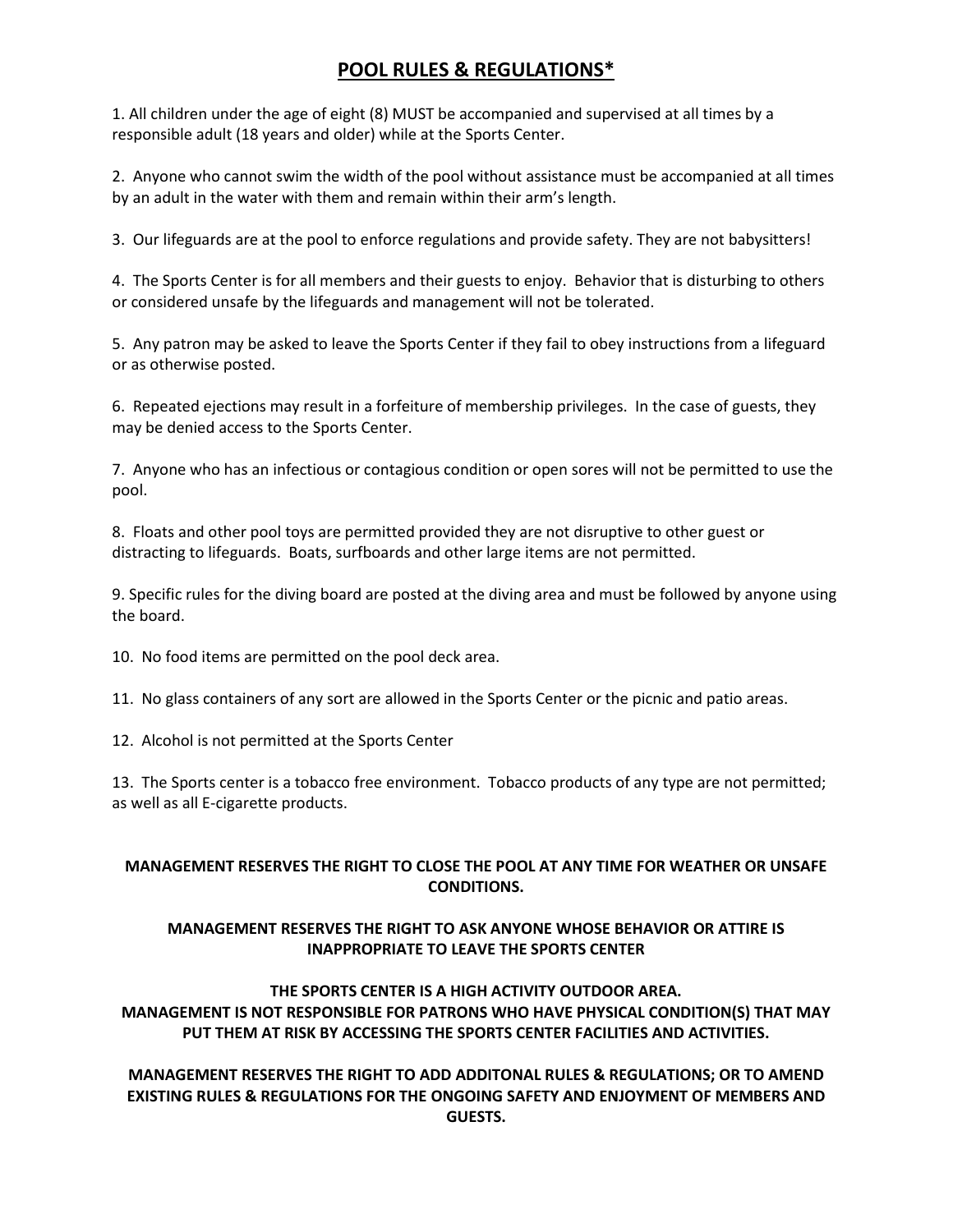| <b>2022-SPORTS CENTER MEMBERSHIP APPLICATION</b><br>(ONE FAMILY PER MEMBERSHIP)* |                                                                                                           |     |                                                                                       |                                                       |     |
|----------------------------------------------------------------------------------|-----------------------------------------------------------------------------------------------------------|-----|---------------------------------------------------------------------------------------|-------------------------------------------------------|-----|
| <b>FAMILY:</b>                                                                   | Last Name                                                                                                 |     | Parent's First Name (s)                                                               |                                                       |     |
| ADDRESS:                                                                         |                                                                                                           |     |                                                                                       |                                                       |     |
| PHONE:                                                                           | (Home)                                                                                                    |     | (Work)                                                                                | (Cell)                                                |     |
| E-MAIL:                                                                          |                                                                                                           |     |                                                                                       |                                                       |     |
|                                                                                  |                                                                                                           |     |                                                                                       |                                                       |     |
| <b>CHILDREN:</b>                                                                 | <b>NAME</b>                                                                                               | AGE |                                                                                       | NAME                                                  | AGE |
|                                                                                  |                                                                                                           |     |                                                                                       |                                                       |     |
|                                                                                  | Wood River Residents: -\$135                                                                              |     | Wood River Seniors:** - \$45                                                          | ** Age 62+/No Children/Primary Household Members Only |     |
| Non-Residents: -                                                                 | \$275                                                                                                     |     | Non-Resident Seniors**:\$135<br>** Age 62+/No Children/Primary Household Members Only |                                                       |     |
| Monthly -                                                                        | Wood River Residents: - \$50______ Non-Residents**<br>** Maximum 4 per monthly membership-No Key Access** |     | **************                                                                        |                                                       |     |

# **WOOD RIVER COMMUNITY ASSOCIATION**

# **MY FAMILY AGREES TO ABIDE BY THE RULES AND REGULATIONS OF THE WOOD RIVER COMMUNITYASSOCIATION SPORTS CENTER**

| SIGNED: | <b>ASSOCIATION USE</b>           |
|---------|----------------------------------|
| DATED:  | PD.<br>CK#<br>CASH               |
|         | (initials)<br>RESIDENCE VERIFIED |
|         | <b>DATE</b>                      |